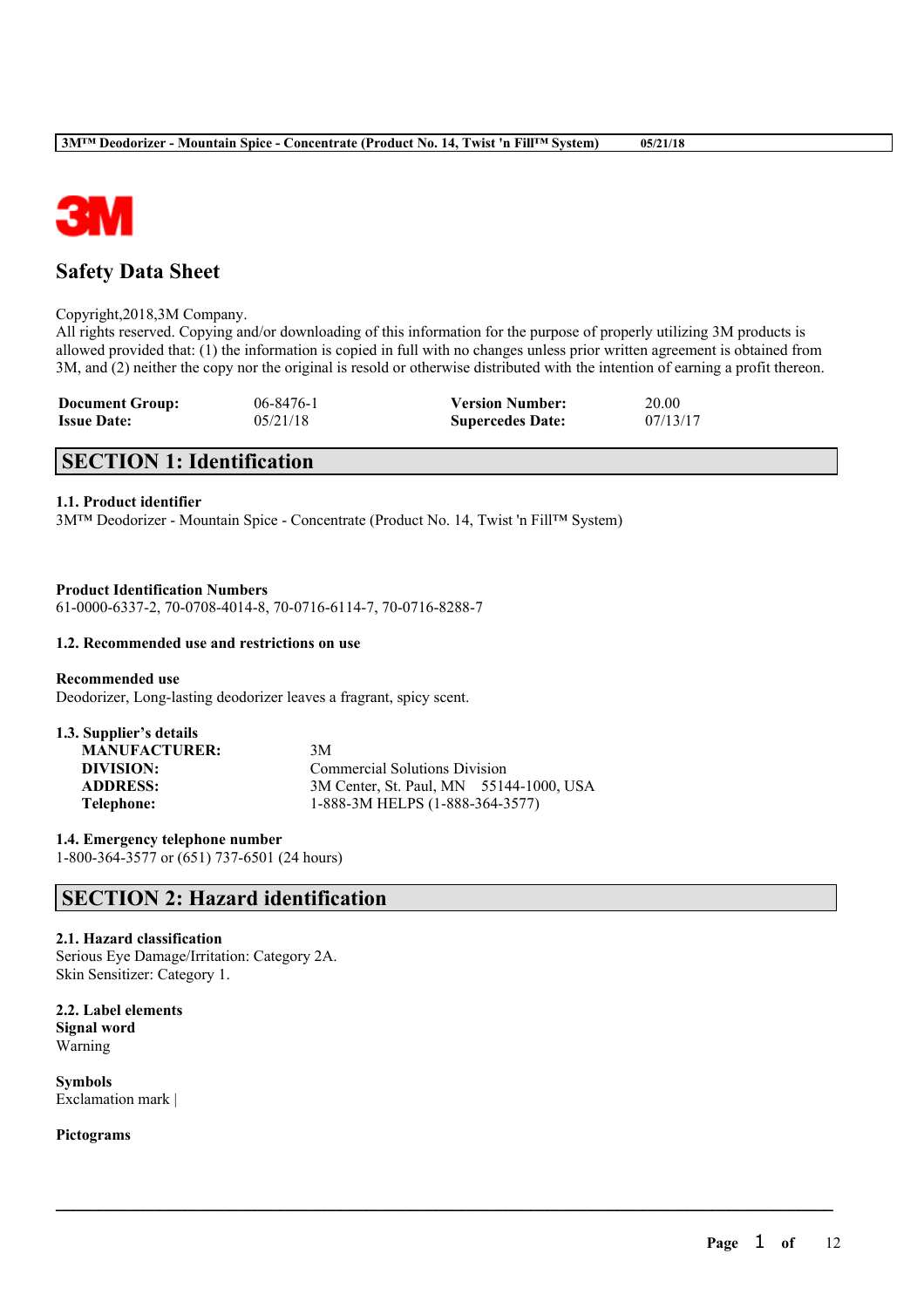

**Hazard Statements** Causes serious eye irritation. May cause an allergic skin reaction.

### **Precautionary Statements**

### **Prevention:**

Avoid breathing dust/fume/gas/mist/vapors/spray. Wear eye/face protection. Wear protective gloves. Wash thoroughly after handling. Contaminated work clothing must not be allowed out of the workplace.

### **Response:**

IF IN EYES: Rinse cautiously with water for several minutes. Remove contact lenses, if present and easy to do. Continue rinsing. If eye irritation persists: Get medical advice/attention. IF ON SKIN: Wash with plenty of soap and water. If skin irritation or rash occurs: Get medical advice/attention. Wash contaminated clothing before reuse.

#### **Disposal:**

Dispose of contents/container in accordance with applicable local/regional/national/international regulations.

53% of the mixture consists of ingredients of unknown acute oral toxicity.

# **SECTION 3: Composition/information on ingredients**

| Ingredient                                    | <b>C.A.S. No.</b> | $%$ by Wt                   |
|-----------------------------------------------|-------------------|-----------------------------|
| POLYALKOXY ALCOHOLS                           | 69013-18-9        | 60 Trade Secret *<br>$30 -$ |
| SORBITAN POLYETHOXY MONOLAURATE               | 9005-64-5         | 30 Trade Secret *<br>$10 -$ |
| <b>WATER</b>                                  | 7732-18-5         | 30 Trade Secret *<br>$10 -$ |
| <b>CINNAMIC ALDEHYDE</b>                      | $104 - 55 - 2$    | - 5 Trade Secret *          |
| EUCALYPTUS OIL                                | 8000-48-4         | - 5 Trade Secret *          |
| 1-METHOXY-2-PROPANOL                          | 107-98-2          | - 5 Trade Secret *          |
| 4-ALLYL-2-METHOXYPHENOL                       | $97 - 53 - 0$     | $0.1 - 1.5$ Trade Secret *  |
| TRANS-3,7-DIMETHYL-2,6-OCTADIENOL             | $106 - 24 - 1$    | 0.1 - 1.5 Trade Secret *    |
| <b>IERPENES AND IERPENOIDS, SWEET ORANGE-</b> | 68647-72-3        | $0.1 - 1.5$ Trade Secret *  |
| OIL                                           |                   |                             |

\*The specific chemical identity and/or exact percentage (concentration) of this composition has been withheld as a trade secret.

 $\mathcal{L}_\mathcal{L} = \mathcal{L}_\mathcal{L} = \mathcal{L}_\mathcal{L} = \mathcal{L}_\mathcal{L} = \mathcal{L}_\mathcal{L} = \mathcal{L}_\mathcal{L} = \mathcal{L}_\mathcal{L} = \mathcal{L}_\mathcal{L} = \mathcal{L}_\mathcal{L} = \mathcal{L}_\mathcal{L} = \mathcal{L}_\mathcal{L} = \mathcal{L}_\mathcal{L} = \mathcal{L}_\mathcal{L} = \mathcal{L}_\mathcal{L} = \mathcal{L}_\mathcal{L} = \mathcal{L}_\mathcal{L} = \mathcal{L}_\mathcal{L}$ 

## **SECTION 4: First aid measures**

## **4.1. Description of first aid measures**

**Inhalation:**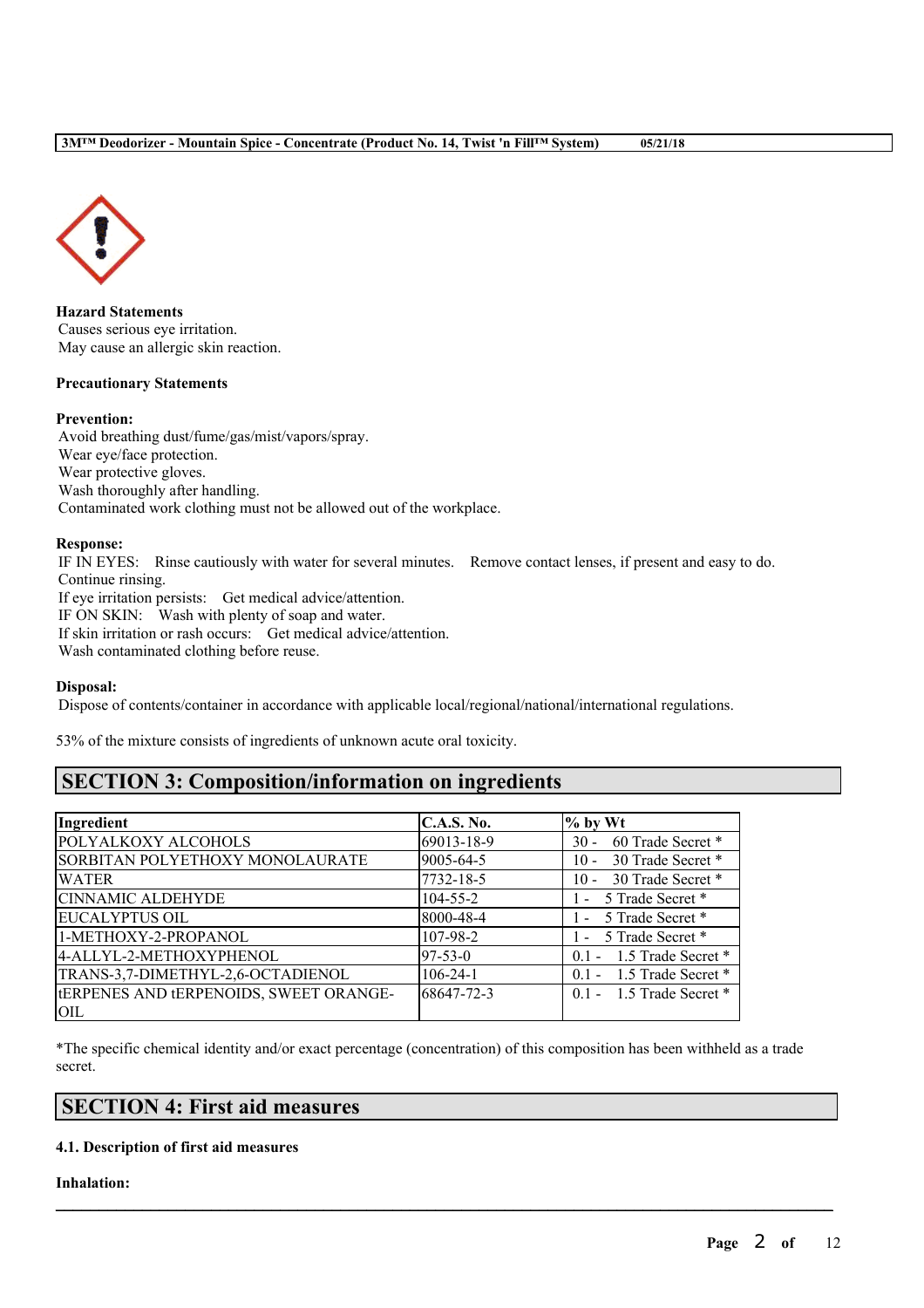Remove person to fresh air. If you feel unwell, get medical attention.

#### **Skin Contact:**

Immediately wash with soap and water. Remove contaminated clothing and wash before reuse. If signs/symptoms develop, get medical attention.

### **Eye Contact:**

Immediately flush with large amounts of water. Remove contact lenses if easy to do. Continue rinsing. Get medical attention.

### **If Swallowed:**

Rinse mouth. If you feel unwell, get medical attention.

### **4.2. Most important symptoms and effects, both acute and delayed**

See Section 11.1. Information on toxicological effects.

# **4.3. Indication of any immediate medical attention and special treatment required**

Not applicable

## **SECTION 5: Fire-fighting measures**

### **5.1. Suitable extinguishing media**

In case of fire: Use a fire fighting agent suitable for ordinary combustible material such as water or foam to extinguish.

### **5.2. Special hazards arising from the substance or mixture**

Closed containers exposed to heat from fire may build pressure and explode.

#### **Hazardous Decomposition or By-Products**

**Substance Condition**

Carbon monoxide During Combustion Carbon dioxide During Combustion

#### **5.3. Special protective actions for fire-fighters**

Water may not effectively extinguish fire; however, it should be used to keep fire-exposed containers and surfaces cool and prevent explosive rupture.

## **SECTION 6: Accidental release measures**

#### **6.1. Personal precautions, protective equipment and emergency procedures**

Evacuate area. Ventilate the area with fresh air. For large spill, or spills in confined spaces, provide mechanical ventilation to disperse or exhaust vapors, in accordance with good industrial hygiene practice. Refer to other sections of this SDS for information regarding physical and health hazards, respiratory protection, ventilation, and personal protective equipment.

#### **6.2. Environmental precautions**

Avoid release to the environment. For larger spills, cover drains and build dikes to prevent entry into sewer systems or bodies of water.

### **6.3. Methods and material for containment and cleaning up**

Contain spill. Working from around the edges of the spill inward, cover with bentonite, vermiculite, or commercially available inorganic absorbent material. Mix in sufficient absorbent until it appears dry. Remember, adding an absorbent material does not remove a physical, health, or environmental hazard. Collect as much of the spilled material as possible. Place in a closed container approved for transportation by appropriate authorities. Clean up residue with water. Seal the container. Dispose of collected material as soon as possible in accordance with applicable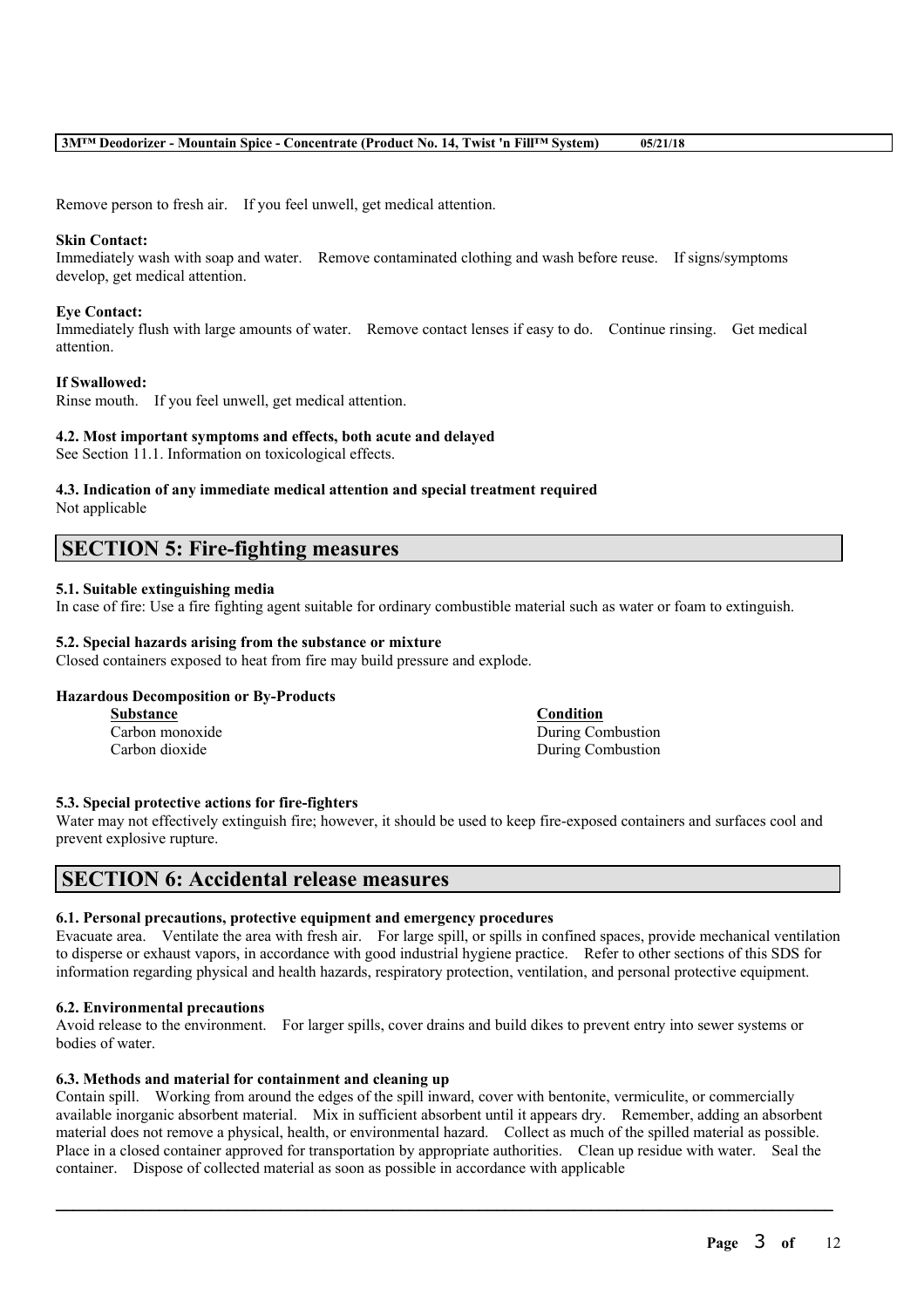local/regional/national/international regulations.

# **SECTION 7: Handling and storage**

### **7.1. Precautions for safe handling**

For industrial or professional use only. This product is not intended to be used without prior dilution as specified on the product label. Grounding or safety shoes with electrostatic dissipating soles (ESD) are not required with a chemical dispensing system. Keep out of reach of children. Avoid breathing dust/fume/gas/mist/vapors/spray. Do not get in eyes, on skin, or on clothing. Do not eat, drink or smoke when using this product. Wash thoroughly after handling. Contaminated work clothing should not be allowed out of the workplace. Avoid release to the environment. Wash contaminated clothing before reuse. Avoid contact with oxidizing agents (eg. chlorine, chromic acid etc.)

### **7.2. Conditions for safe storage including any incompatibilities**

Store away from oxidizing agents.

## **SECTION 8: Exposure controls/personal protection**

### **8.1. Control parameters**

### **Occupational exposure limits**

If a component is disclosed in section 3 but does not appear in the table below, an occupational exposure limit is not available for the component.

| Ingredient           | C.A.S. No. Agency |              | Limit tvpe                                                          | Additional Comments |
|----------------------|-------------------|--------------|---------------------------------------------------------------------|---------------------|
| 1-METHOXY-2-PROPANOL | 107-98-2          | <b>ACGIH</b> | $\text{TWA:50 ppm}$ ; STEL:100 ppm $\text{AA: Not class.}$ as human |                     |
|                      |                   |              |                                                                     | carcin              |

ACGIH : American Conference of Governmental Industrial Hygienists

AIHA : American Industrial Hygiene Association

CMRG : Chemical Manufacturer's Recommended Guidelines

OSHA : United States Department of Labor - Occupational Safety and Health Administration

TWA: Time-Weighted-Average

STEL: Short Term Exposure Limit

CEIL: Ceiling

### **8.2. Exposure controls**

### **8.2.1. Engineering controls**

Use general dilution ventilation and/or local exhaust ventilation to control airborne exposures to below relevant Exposure Limits and/or control dust/fume/gas/mist/vapors/spray. If ventilation is not adequate, use respiratory protection equipment. NOTE: When used with a chemical dispensing system as directed, special ventilation is not required.

### **8.2.2. Personal protective equipment (PPE)**

#### **Eye/face protection**

NOTE: When used with a chemical dispensing system as directed, eye contact with the concentrate is not expected to occur. If the product is not used with a chemical dispensing system or if there is an accidental release, wear protective eye/face protection. Select and use eye/face protection to prevent contact based on the results of an exposure assessment. The following eye/face protection(s) are recommended: Indirect Vented Goggles

#### **Skin/hand protection**

NOTE: When used with a chemical dispensing system as directed, skin contact with the concentrate is not expected to occur. If product is not used with a chemical dispensing system or if there is an accidental release:

 $\mathcal{L}_\mathcal{L} = \mathcal{L}_\mathcal{L} = \mathcal{L}_\mathcal{L} = \mathcal{L}_\mathcal{L} = \mathcal{L}_\mathcal{L} = \mathcal{L}_\mathcal{L} = \mathcal{L}_\mathcal{L} = \mathcal{L}_\mathcal{L} = \mathcal{L}_\mathcal{L} = \mathcal{L}_\mathcal{L} = \mathcal{L}_\mathcal{L} = \mathcal{L}_\mathcal{L} = \mathcal{L}_\mathcal{L} = \mathcal{L}_\mathcal{L} = \mathcal{L}_\mathcal{L} = \mathcal{L}_\mathcal{L} = \mathcal{L}_\mathcal{L}$ 

Select and use gloves and/or protective clothing approved to relevant local standards to prevent skin contact based on the results of an exposure assessment. Selection should be based on use factors such as exposure levels, concentration of the substance or mixture, frequency and duration, physical challenges such as temperature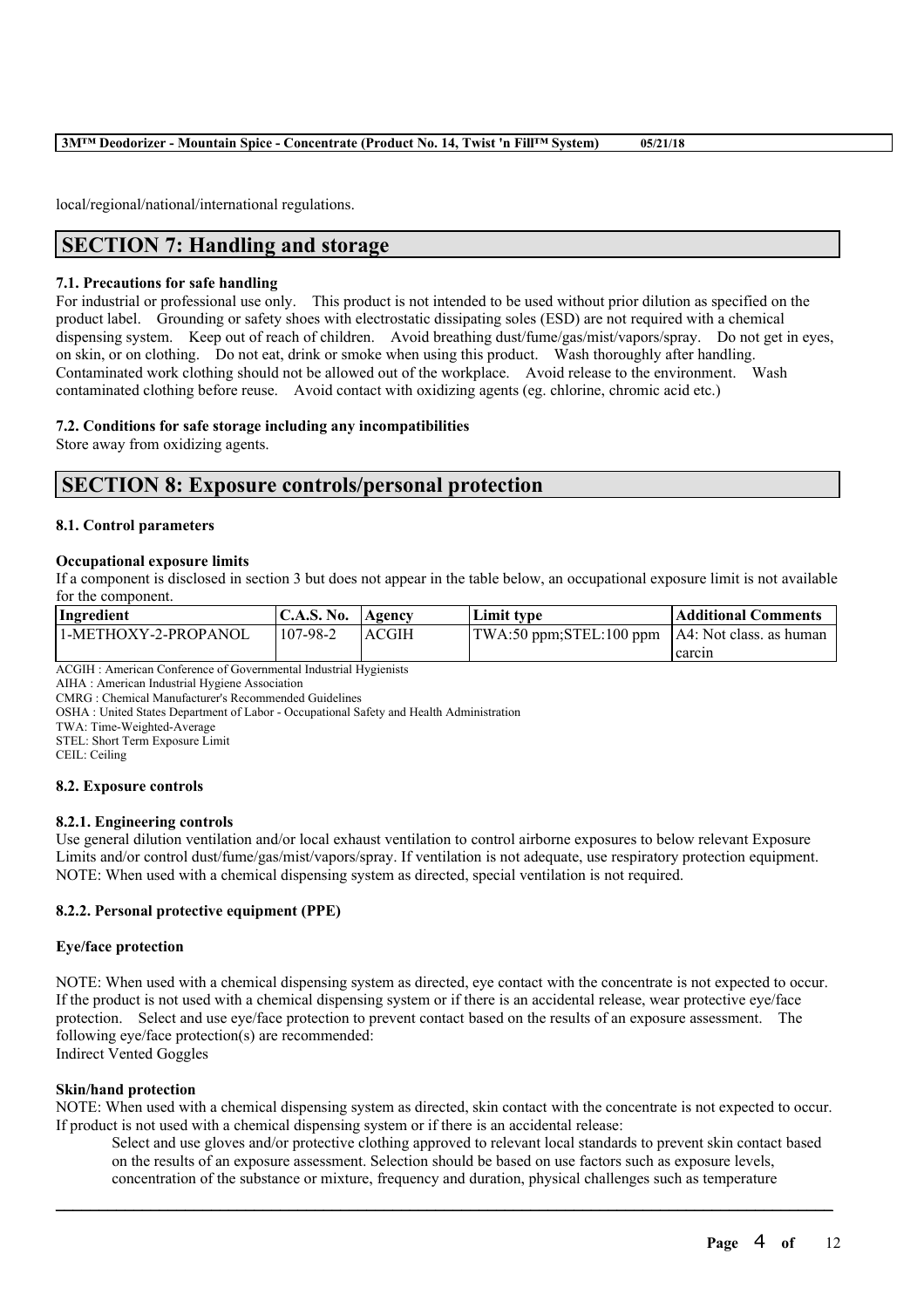extremes, and other use conditions. Consult with your glove and/or protective clothing manufacturer for selection of appropriate compatible gloves/protective clothing.

Gloves made from the following material(s) are recommended: Nitrile Rubber

If this product is used in a manner that presents a higher potential for exposure (eg. spraying, high splash potential etc.), then use of protective coveralls may be necessary.

If product is not used with a chemical dispensing system or if there is an accidental release:

Select and use body protection to prevent contact based on the results of an exposure assessment. The following protective clothing material(s) are recommended:

Apron – Nitrile

## **Respiratory protection**

NOTE: When used with a chemical dispensing system as directed, respiratory protection is not required.

If product is not used with a chemical dispensing system or if there is an accidental release:

An exposure assessment may be needed to decide if a respirator is required. If a respirator is needed, use respirators as part of a full respiratory protection program. Based on the results of the exposure assessment, select from the following respirator type(s) to reduce inhalation exposure:

Half facepiece or full facepiece air-purifying respirator suitable for organic vapors and particulates

For questions about suitability for a specific application, consult with your respirator manufacturer.

# **SECTION 9: Physical and chemical properties**

### **9.1. Information on basic physical and chemical properties**

| <b>General Physical Form:</b>             | Liquid                                                 |  |  |  |
|-------------------------------------------|--------------------------------------------------------|--|--|--|
| <b>Specific Physical Form:</b>            | Liquid                                                 |  |  |  |
| Odor, Color, Grade:                       | Strong spicy odor green liquid                         |  |  |  |
| <b>Odor threshold</b>                     | No Data Available                                      |  |  |  |
| pН                                        | $6.5 - 8.5$                                            |  |  |  |
| <b>Melting point</b>                      | Not Applicable                                         |  |  |  |
| <b>Boiling Point</b>                      | Approximately 200 °F                                   |  |  |  |
| <b>Flash Point</b>                        | > 200 °F [Test Method: Closed Cup]                     |  |  |  |
| <b>Evaporation rate</b>                   | No Data Available                                      |  |  |  |
| <b>Flammability (solid, gas)</b>          | Not Applicable                                         |  |  |  |
| <b>Flammable Limits(LEL)</b>              | No Data Available                                      |  |  |  |
| <b>Flammable Limits(UEL)</b>              | No Data Available                                      |  |  |  |
| <b>Vapor Pressure</b>                     | No Data Available                                      |  |  |  |
| <b>Vapor Density</b>                      | No Data Available                                      |  |  |  |
| <b>Density</b>                            | $1.019 - 1.039$ g/ml                                   |  |  |  |
| <b>Specific Gravity</b>                   | 1.019 - 1.039 [Ref Std: WATER=1]                       |  |  |  |
| <b>Solubility in Water</b>                | Complete                                               |  |  |  |
| Solubility- non-water                     | No Data Available                                      |  |  |  |
| Partition coefficient: n-octanol/water    | No Data Available                                      |  |  |  |
| <b>Autoignition temperature</b>           | No Data Available                                      |  |  |  |
| <b>Decomposition temperature</b>          | No Data Available                                      |  |  |  |
| <b>Viscosity</b>                          | $26 - 38$ sec                                          |  |  |  |
| <b>Volatile Organic Compounds</b>         | 1 - 5 % [Test Method: calculated per CARB title 2]     |  |  |  |
| <b>VOC Less H2O &amp; Exempt Solvents</b> | 25 - 35 g/l [Test Method: calculated per CARB title 2] |  |  |  |

 $\mathcal{L}_\mathcal{L} = \mathcal{L}_\mathcal{L} = \mathcal{L}_\mathcal{L} = \mathcal{L}_\mathcal{L} = \mathcal{L}_\mathcal{L} = \mathcal{L}_\mathcal{L} = \mathcal{L}_\mathcal{L} = \mathcal{L}_\mathcal{L} = \mathcal{L}_\mathcal{L} = \mathcal{L}_\mathcal{L} = \mathcal{L}_\mathcal{L} = \mathcal{L}_\mathcal{L} = \mathcal{L}_\mathcal{L} = \mathcal{L}_\mathcal{L} = \mathcal{L}_\mathcal{L} = \mathcal{L}_\mathcal{L} = \mathcal{L}_\mathcal{L}$ 

# **SECTION 10: Stability and reactivity**

**10.1. Reactivity**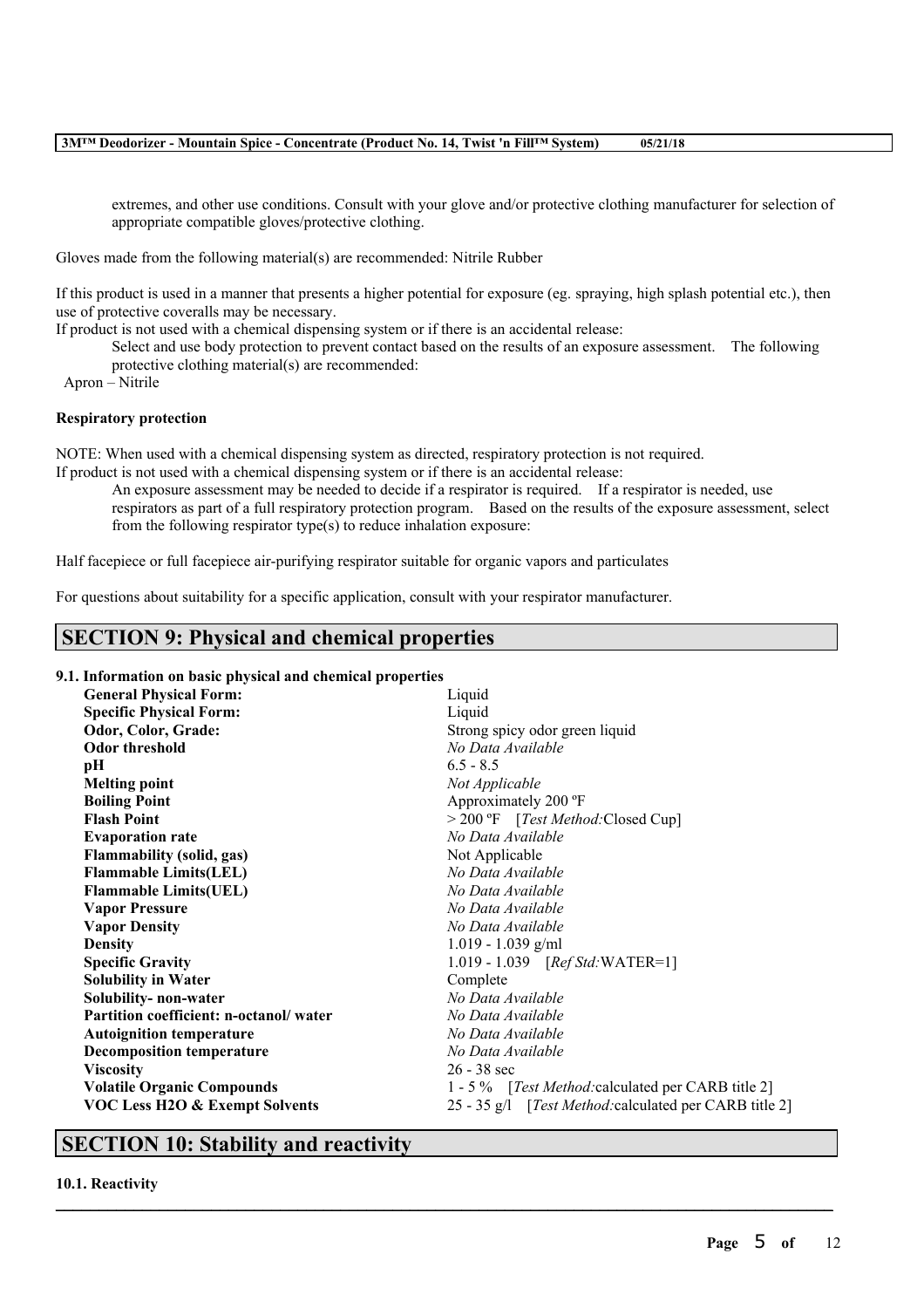This material may be reactive with certain agents under certain conditions - see the remaining headings in this section.

**10.2. Chemical stability** Stable.

## **10.3. Possibility of hazardous reactions**

Hazardous polymerization will not occur.

# **10.4. Conditions to avoid**

None known.

**10.5. Incompatible materials** Strong oxidizing agents

### **10.6. Hazardous decomposition products**

None known.

**Substance Condition**

Refer to section 5.2 for hazardous decomposition products during combustion.

# **SECTION 11: Toxicological information**

The information below may not be consistent with the material classification in Section 2 if specific ingredient **classifications are mandated by a competent authority. In addition, toxicological data on ingredients may not be** reflected in the material classification and/or the signs and symptoms of exposure, because an ingredient may be present below the threshold for labeling, an ingredient may not be available for exposure, or the data may not be **relevant to the material as a whole.**

**11.1. Information on Toxicological effects**

**Signs and Symptoms of Exposure**

### Based on test data and/or information on the components, this material may produce the following health effects:

### **Inhalation:**

Respiratory Tract Irritation: Signs/symptoms may include cough, sneezing, nasal discharge, headache, hoarseness, and nose and throat pain.

### **Skin Contact:**

Contact with the skin during product use is not expected to result in significant irritation. Allergic Skin Reaction (non-photo induced): Signs/symptoms may include redness, swelling, blistering, and itching.

### **Eye Contact:**

Severe Eye Irritation: Signs/symptoms may include significant redness, swelling, pain, tearing, cloudy appearance of the cornea, and impaired vision.

### **Ingestion:**

Gastrointestinal Irritation: Signs/symptoms may include abdominal pain, stomach upset, nausea, vomiting and diarrhea.

### **Toxicological Data**

If a component is disclosed in section 3 but does not appear in a table below, either no data are available for that endpoint or the data are not sufficient for classification.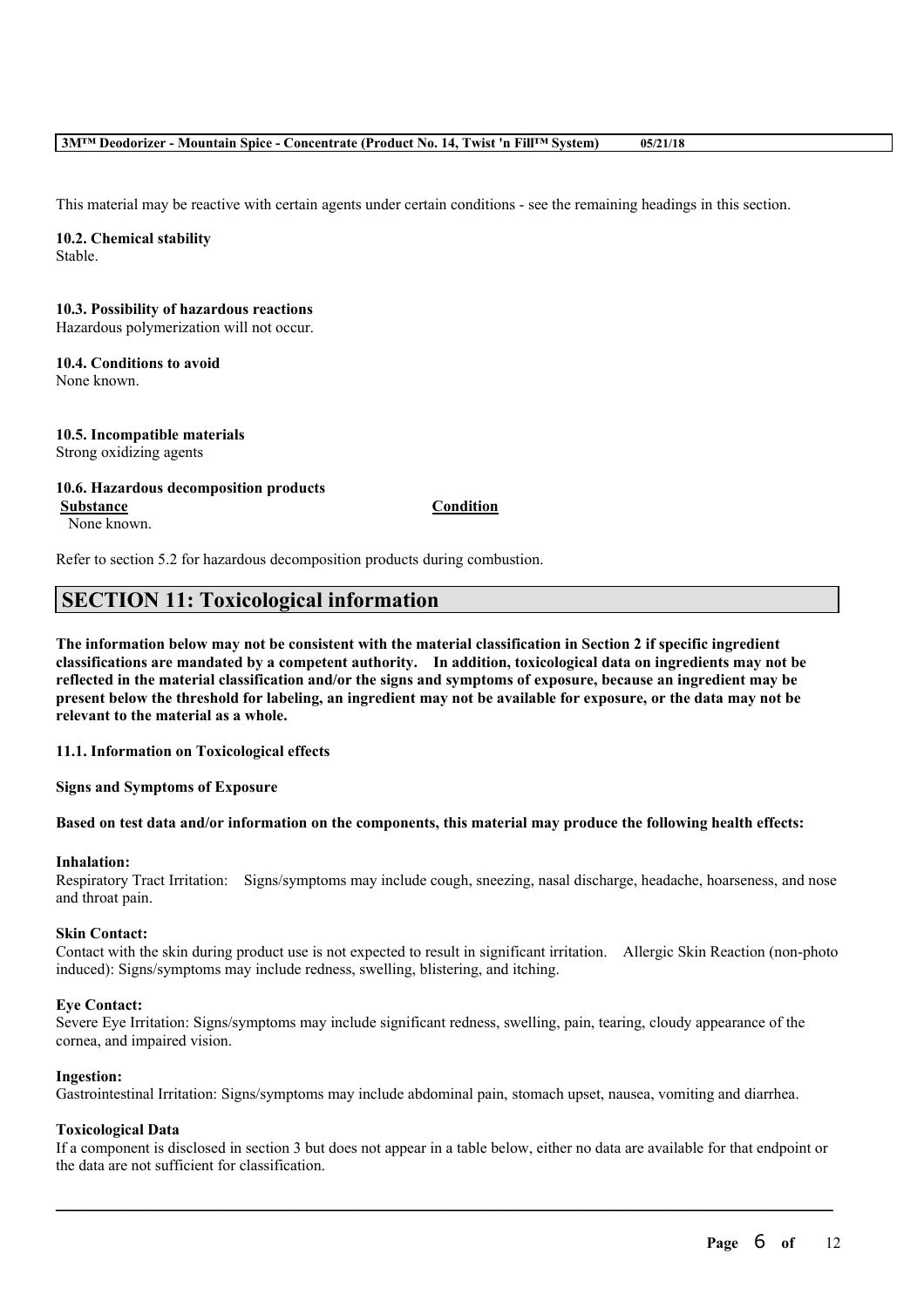|  |  | 3M <sup>™</sup> Deodorizer - Mountain Spice - Concentrate (Product No. 14, Twist 'n Fill <sup>™</sup> System) | 05/21/18 |
|--|--|---------------------------------------------------------------------------------------------------------------|----------|
|  |  |                                                                                                               |          |

## **Acute Toxicity**

| <b>Name</b>                                      | Route       | <b>Species</b> | Value                                             |
|--------------------------------------------------|-------------|----------------|---------------------------------------------------|
| Overall product                                  | Ingestion   |                | No data available; calculated $ATE > 5,000$ mg/kg |
| SORBITAN POLYETHOXY MONOLAURATE                  | Dermal      |                | LD50 estimated to be $>$ 5,000 mg/kg              |
| SORBITAN POLYETHOXY MONOLAURATE                  | Ingestion   | Rat            | $LD50$ 40,600 mg/kg                               |
| <b>EUCALYPTUS OIL</b>                            | Dermal      |                | LD50 estimated to be $2,000 - 5,000$ mg/kg        |
| <b>CINNAMIC ALDEHYDE</b>                         | Dermal      | Rabbit         | $LD50 > 2,000$ mg/kg                              |
| <b>CINNAMIC ALDEHYDE</b>                         | Ingestion   | Rat            | LD50 $2,200$ mg/kg                                |
| <b>EUCALYPTUS OIL</b>                            | Ingestion   | Rat            | $2,480$ mg/kg<br>LD50                             |
| 1-METHOXY-2-PROPANOL                             | Dermal      | Rabbit         | $11,000 - 13,800$ mg/kg<br>LD50                   |
| 1-METHOXY-2-PROPANOL                             | Inhalation- | Rat            | $LC50$ 56 mg/l                                    |
|                                                  | Vapor (4    |                |                                                   |
|                                                  | hours)      |                |                                                   |
| 1-METHOXY-2-PROPANOL                             | Ingestion   | Rat            | $LD50$ 6,100 mg/kg                                |
| 4-ALLYL-2-METHOXYPHENOL                          | Dermal      |                | LD50 estimated to be $2,000 - 5,000$ mg/kg        |
| 4-ALLYL-2-METHOXYPHENOL                          | Ingestion   |                | LD50 estimated to be $2,000 - 5,000$ mg/kg        |
| tERPENES AND tERPENOIDS, SWEET ORANGE-OIL        | Inhalation- | Mouse          | $LC50 > 3.14$ mg/l                                |
|                                                  | Vapor (4    |                |                                                   |
|                                                  | hours)      |                |                                                   |
| <b>tERPENES AND TERPENOIDS, SWEET ORANGE-OIL</b> | Dermal      | Rabbit         | $LD50 > 5,000$ mg/kg                              |
| TRANS-3.7-DIMETHYL-2.6-OCTADIENOL                | Dermal      | Rabbit         | $LD50 > 5,000$ mg/kg                              |
| 4-ALLYL-2-METHOXYPHENOL                          | Inhalation- | Rat            | $LC50 > 2.58$ mg/l                                |
|                                                  | Dust/Mist   |                |                                                   |
|                                                  | (4 hours)   |                |                                                   |
| tERPENES AND tERPENOIDS, SWEET ORANGE-OIL        | Ingestion   | Rat            | $4,400$ mg/kg<br>LD50                             |
| TRANS-3,7-DIMETHYL-2,6-OCTADIENOL                | Ingestion   | Rat            | $3,600$ mg/kg<br>LD50                             |

 $\overline{ATE}$  = acute toxicity estimate

## **Skin Corrosion/Irritation**

| Name                                             | <b>Species</b> | Value              |
|--------------------------------------------------|----------------|--------------------|
|                                                  |                |                    |
| Overall product                                  |                | Minimal irritation |
| <b>CINNAMIC ALDEHYDE</b>                         | Human          | Mild irritant      |
| EUCALYPTUS OIL                                   | <b>Not</b>     | Minimal irritation |
|                                                  | available      |                    |
| 1-METHOXY-2-PROPANOL                             | <b>Not</b>     | Minimal irritation |
|                                                  | available      |                    |
| 4-ALLYL-2-METHOXYPHENOL                          | Professio      | Minimal irritation |
|                                                  | nal            |                    |
|                                                  | judgeme        |                    |
|                                                  | nt             |                    |
| <b>tERPENES AND TERPENOIDS, SWEET ORANGE-OIL</b> | Rabbit         | Mild irritant      |

## **Serious Eye Damage/Irritation**

| Name                                             | <b>Species</b> | Value             |
|--------------------------------------------------|----------------|-------------------|
|                                                  |                |                   |
| Overall product                                  |                | Severe irritant   |
| <b>CINNAMIC ALDEHYDE</b>                         | Human          | Moderate irritant |
| EUCALYPTUS OIL                                   | <b>Not</b>     | Mild irritant     |
|                                                  | available      |                   |
| 1-METHOXY-2-PROPANOL                             | <b>Not</b>     | Mild irritant     |
|                                                  | available      |                   |
| 4-ALLYL-2-METHOXYPHENOL                          | Professio      | Mild irritant     |
|                                                  | nal            |                   |
|                                                  | judgeme        |                   |
|                                                  | nt             |                   |
| <b>tERPENES AND TERPENOIDS, SWEET ORANGE-OIL</b> | Rabbit         | Mild irritant     |

## **Skin Sensitization**

| $\rightarrow$<br>Name     | ∼<br><b>Species</b> | $\mathbf{v}$<br>⁄ alue                   |
|---------------------------|---------------------|------------------------------------------|
| <b>DEHYDE</b><br>CINNAMIC | Human               | $\cdot$ $\cdot$<br>$\sim$<br>Sensitizing |
|                           | and                 |                                          |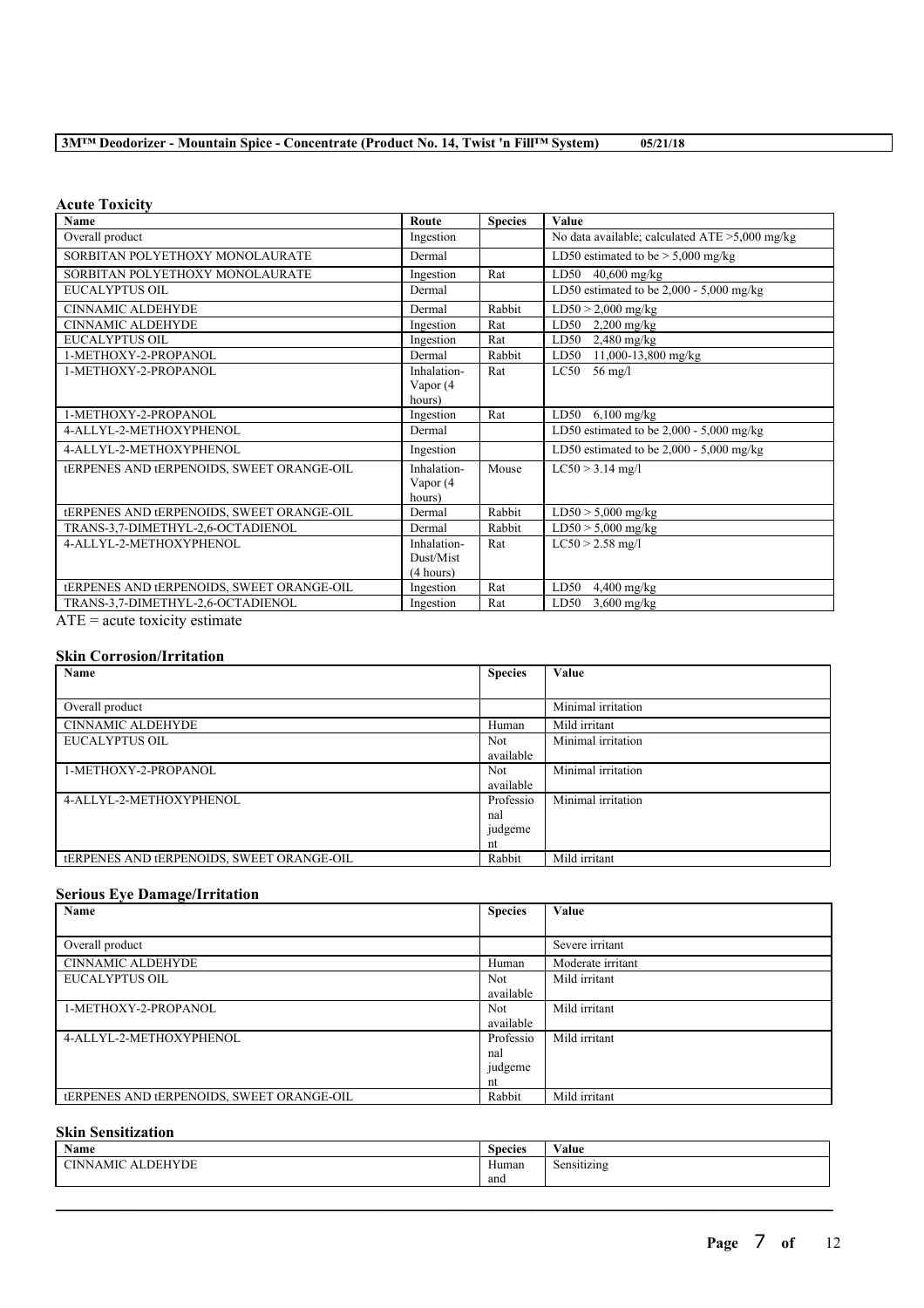|                                                  | animal   |                |
|--------------------------------------------------|----------|----------------|
| EUCALYPTUS OIL                                   | Human    | Not classified |
| 1-METHOXY-2-PROPANOL                             | Guinea   | Not classified |
|                                                  | pig      |                |
| 4-ALLYL-2-METHOXYPHENOL                          | Multiple | Sensitizing    |
|                                                  | animal   |                |
|                                                  | species  |                |
| <b>tERPENES AND TERPENOIDS, SWEET ORANGE-OIL</b> | Mouse    | Sensitizing    |

### **Respiratory Sensitization**

For the component/components, either no data are currently available or the data are not sufficient for classification.

#### **Germ Cell Mutagenicity**

| Name                                             | Route    | Value                                          |
|--------------------------------------------------|----------|------------------------------------------------|
|                                                  |          |                                                |
| <b>CINNAMIC ALDEHYDE</b>                         | In vivo  | Not mutagenic                                  |
| <b>CINNAMIC ALDEHYDE</b>                         | In Vitro | Some positive data exist, but the data are not |
|                                                  |          | sufficient for classification                  |
| 1-METHOXY-2-PROPANOL                             | In Vitro | Not mutagenic                                  |
| 4-ALLYL-2-METHOXYPHENOL                          | In Vitro | Some positive data exist, but the data are not |
|                                                  |          | sufficient for classification                  |
| <b>tERPENES AND TERPENOIDS, SWEET ORANGE-OIL</b> | In Vitro | Not mutagenic                                  |
| <b>tERPENES AND tERPENOIDS, SWEET ORANGE-OIL</b> | In vivo  | Not mutagenic                                  |

## **Carcinogenicity**

| Name                                            | Route      | <b>Species</b> | Value                                          |
|-------------------------------------------------|------------|----------------|------------------------------------------------|
| 1-METHOXY-2-PROPANOL                            | Inhalation | Multiple       | Some positive data exist, but the data are not |
|                                                 |            | anımal         | sufficient for classification                  |
|                                                 |            | species        |                                                |
| 4-ALLYL-2-METHOXYPHENOL                         | Ingestion  | Mouse          | Some positive data exist, but the data are not |
|                                                 |            |                | sufficient for classification                  |
| <b>ERPENES AND LERPENOIDS, SWEET ORANGE-OIL</b> | Ingestion  | Rat            | Some positive data exist, but the data are not |
|                                                 |            |                | sufficient for classification                  |

## **Reproductive Toxicity**

## **Reproductive and/or Developmental Effects**

| <b>Name</b>                           | Route      | Value                                  | <b>Species</b> | <b>Test Result</b>  | <b>Exposure</b> |
|---------------------------------------|------------|----------------------------------------|----------------|---------------------|-----------------|
|                                       |            |                                        |                |                     | <b>Duration</b> |
| <b>CINNAMIC ALDEHYDE</b>              | Ingestion  | Not classified for development         | Rat            | <b>NOAEL 250</b>    | during          |
|                                       |            |                                        |                | mg/kg/day           | organogenesi    |
|                                       |            |                                        |                |                     |                 |
| 1-METHOXY-2-PROPANOL                  | Inhalation | Not classified for male reproduction   | Rat            | NOAEL <sub>11</sub> | 2 generation    |
|                                       |            |                                        |                | mg/l                |                 |
| 1-METHOXY-2-PROPANOL                  | Ingestion  | Not classified for female reproduction | Mouse          | <b>NOAEL 3,328</b>  | 2 generation    |
|                                       |            |                                        |                | mg/kg/day           |                 |
| 1-METHOXY-2-PROPANOL                  | Inhalation | Not classified for female reproduction | Rat            | NOAEL 3.7           | 2 generation    |
|                                       |            |                                        |                | mg/l                |                 |
| 1-METHOXY-2-PROPANOL                  | Ingestion  | Not classified for male reproduction   | Mouse          | <b>NOAEL 3,328</b>  | 2 generation    |
|                                       |            |                                        |                | mg/kg               |                 |
| 1-METHOXY-2-PROPANOL                  | Ingestion  | Not classified for development         | Rat            | <b>NOAEL 370</b>    | during          |
|                                       |            |                                        |                | mg/kg               | gestation       |
| 1-METHOXY-2-PROPANOL                  | Inhalation | Not classified for development         | Rat            | NOAEL 3.7           | 2 generation    |
|                                       |            |                                        |                | mg/l                |                 |
| <b>tERPENES AND TERPENOIDS, SWEET</b> | Ingestion  | Not classified for female reproduction | Rat            | <b>NOAEL 750</b>    | premating $\&$  |
| <b>ORANGE-OIL</b>                     |            |                                        |                | mg/kg/day           | during          |
|                                       |            |                                        |                |                     | gestation       |
| <b>tERPENES AND TERPENOIDS, SWEET</b> | Ingestion  | Not classified for development         | Multiple       | <b>NOAEL 591</b>    | during          |
| ORANGE-OIL                            |            |                                        | animal         | mg/kg/day           | organogenesi    |
|                                       |            |                                        | species        |                     | S               |

 $\mathcal{L}_\mathcal{L} = \mathcal{L}_\mathcal{L} = \mathcal{L}_\mathcal{L} = \mathcal{L}_\mathcal{L} = \mathcal{L}_\mathcal{L} = \mathcal{L}_\mathcal{L} = \mathcal{L}_\mathcal{L} = \mathcal{L}_\mathcal{L} = \mathcal{L}_\mathcal{L} = \mathcal{L}_\mathcal{L} = \mathcal{L}_\mathcal{L} = \mathcal{L}_\mathcal{L} = \mathcal{L}_\mathcal{L} = \mathcal{L}_\mathcal{L} = \mathcal{L}_\mathcal{L} = \mathcal{L}_\mathcal{L} = \mathcal{L}_\mathcal{L}$ 

## **Target Organ(s)**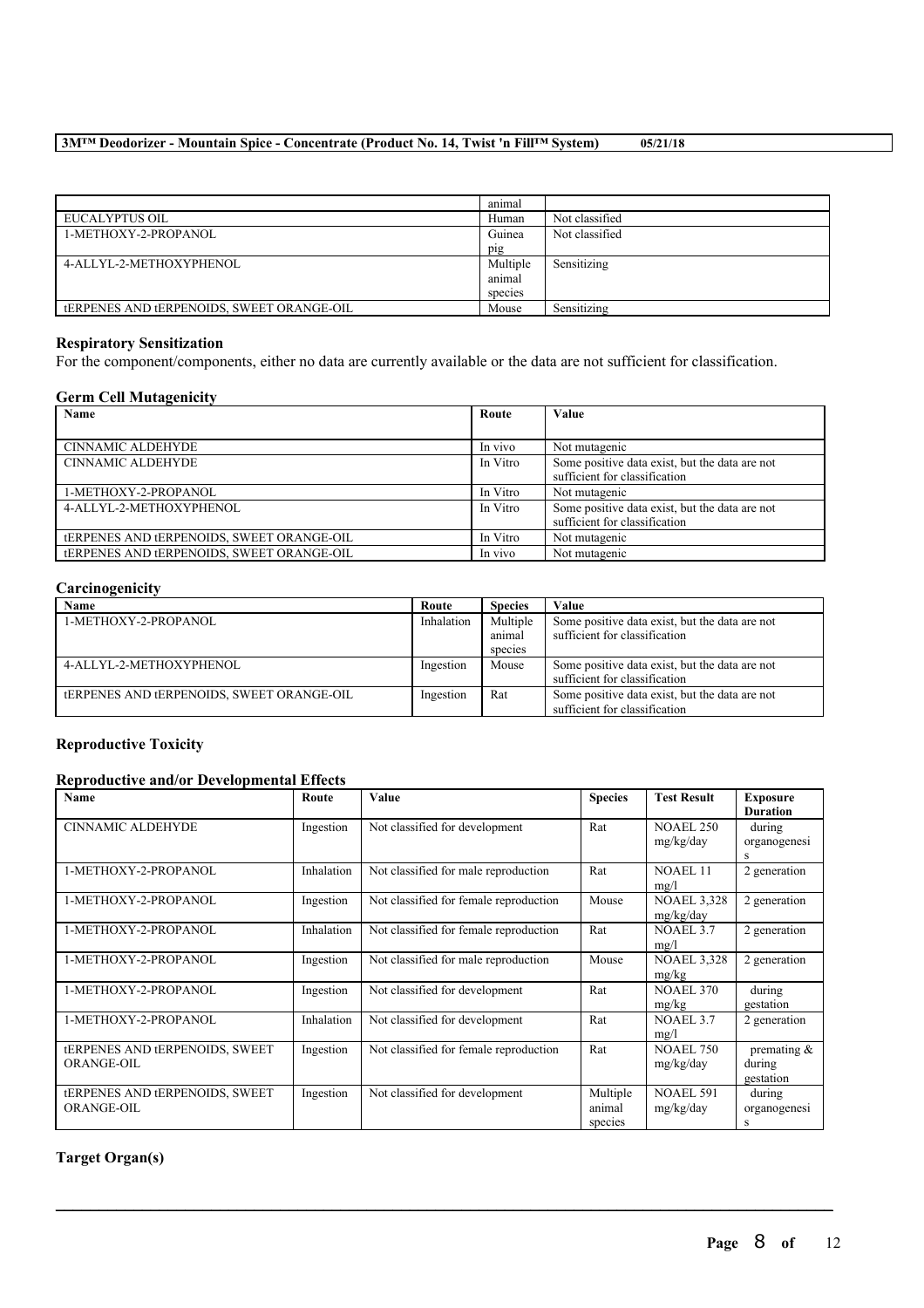| Name                     | Route      | <b>Target Organ(s)</b> | <b>Value</b>                      | <b>Species</b> | <b>Test Result</b> | <b>Exposure</b> |
|--------------------------|------------|------------------------|-----------------------------------|----------------|--------------------|-----------------|
|                          |            |                        |                                   |                |                    | <b>Duration</b> |
| <b>EUCALYPTUS OIL</b>    | Inhalation | respiratory irritation | Some positive data exist, but the | Human          | <b>NOAEL Not</b>   | environmental   |
|                          |            |                        | data are not sufficient for       |                | available          | exposure        |
|                          |            |                        | classification                    |                |                    |                 |
| <b>EUCALYPTUS OIL</b>    | Ingestion  | central nervous        | May cause drowsiness or           | Human          | <b>NOAEL Not</b>   | poisoning       |
|                          |            | system depression      | dizziness                         |                | available          | and/or abuse    |
| <b>EUCALYPTUS OIL</b>    | Ingestion  | kidney and/or          | Not classified                    | Human          | <b>NOAEL Not</b>   | poisoning       |
|                          |            | bladder                |                                   |                | available          | and/or abuse    |
| 1-METHOXY-2-             | Dermal     | central nervous        | Not classified                    | Rabbit         | NOAEL              | 13 weeks        |
| PROPANOL                 |            | system depression      |                                   |                | $1,800$ mg/kg      |                 |
| 1-METHOXY-2-             | Inhalation | central nervous        | May cause drowsiness or           | Human          | <b>NOAEL Not</b>   |                 |
| <b>PROPANOL</b>          |            | system depression      | dizziness                         |                | available          |                 |
| <b>tERPENES AND</b>      | Ingestion  | nervous system         | Not classified                    |                | <b>NOAEL Not</b>   |                 |
| <b>tERPENOIDS, SWEET</b> |            |                        |                                   |                | available          |                 |
| <b>ORANGE-OIL</b>        |            |                        |                                   |                |                    |                 |

# **Specific Target Organ Toxicity - single exposure**

## **Specific Target Organ Toxicity - repeated exposure**

| Name                                                   | Route      | <b>Target Organ(s)</b>                                                                                                                                                 | Value                                                                              | <b>Species</b> | <b>Test Result</b>                              | <b>Exposure</b><br><b>Duration</b> |
|--------------------------------------------------------|------------|------------------------------------------------------------------------------------------------------------------------------------------------------------------------|------------------------------------------------------------------------------------|----------------|-------------------------------------------------|------------------------------------|
| <b>CINNAMIC ALDEHYDE</b>                               | Ingestion  | liver                                                                                                                                                                  | Not classified                                                                     | Rat            | <b>NOAEL 500</b>                                | 16 weeks                           |
| <b>CINNAMIC ALDEHYDE</b>                               | Ingestion  | blood                                                                                                                                                                  | Not classified                                                                     | Rat            | mg/kg/day<br><b>NOAEL</b><br>5,000<br>mg/kg/day | 13 weeks                           |
| <b>CINNAMIC ALDEHYDE</b>                               | Ingestion  | kidney and/or<br>bladder                                                                                                                                               | Not classified                                                                     | Rat            | <b>NOAEL 227</b><br>mg/kg/day                   | 12 weeks                           |
| 1-METHOXY-2-<br><b>PROPANOL</b>                        | Dermal     | kidney and/or<br>bladder                                                                                                                                               | Not classified                                                                     | Rabbit         | <b>NOAEL</b><br>1,800<br>mg/kg/day              | 13 weeks                           |
| 1-METHOXY-2-<br><b>PROPANOL</b>                        | Dermal     | hematopoietic<br>system                                                                                                                                                | Not classified                                                                     | Rabbit         | <b>NOAEL</b><br>1.000<br>mg/kg/day              | 3 weeks                            |
| 1-METHOXY-2-<br>PROPANOL                               | Inhalation | kidney and/or<br>bladder                                                                                                                                               | Not classified                                                                     | Rat            | NOAEL 3.7<br>mg/l                               | 13 weeks                           |
| 1-METHOXY-2-<br><b>PROPANOL</b>                        | Inhalation | liver                                                                                                                                                                  | Not classified                                                                     | Rat            | <b>NOAEL 11</b><br>mg/l                         | 13 weeks                           |
| 1-METHOXY-2-<br><b>PROPANOL</b>                        | Inhalation | hematopoietic<br>system                                                                                                                                                | Not classified                                                                     | Rat            | NOAEL <sub>2.2</sub><br>mg/l                    | $10 \text{ days}$                  |
| 1-METHOXY-2-<br><b>PROPANOL</b>                        | Ingestion  | liver                                                                                                                                                                  | Some positive data exist, but the<br>data are not sufficient for<br>classification | Rat            | <b>NOAEL 920</b><br>mg/kg/day                   | 13 weeks                           |
| 1-METHOXY-2-<br><b>PROPANOL</b>                        | Ingestion  | kidney and/or<br>bladder                                                                                                                                               | Not classified                                                                     | Rat            | <b>NOAEL 920</b><br>mg/kg/day                   | 13 weeks                           |
| $4 - ALLYL-2-$<br>METHOXYPHENOL                        | Ingestion  | liver                                                                                                                                                                  | Not classified                                                                     | Rat            | <b>NOAEL 900</b><br>mg/kg/day                   | 4 days                             |
| $4 - ALLYL-2-$<br><b>METHOXYPHENOL</b>                 | Ingestion  | endocrine system                                                                                                                                                       | Not classified                                                                     | Rat            | <b>LOAEL</b><br>$1,400$ mg/kg                   | 34 days                            |
| 4-ALLYL-2-<br>METHOXYPHENOL                            | Ingestion  | blood                                                                                                                                                                  | Not classified                                                                     | Rat            | <b>NOAEL 500</b><br>mg/kg/day                   | 19 weeks                           |
| <b>tERPENES AND</b><br>tERPENOIDS, SWEET<br>ORANGE-OIL | Ingestion  | kidney and/or<br>bladder                                                                                                                                               | Not classified                                                                     | Rat            | LOAEL 75<br>mg/kg/day                           | 103 weeks                          |
| <b>tERPENES AND</b><br>tERPENOIDS, SWEET<br>ORANGE-OIL | Ingestion  | liver                                                                                                                                                                  | Not classified                                                                     | Mouse          | <b>NOAEL</b><br>1,000<br>mg/kg/day              | 103 weeks                          |
| <b>tERPENES AND</b><br>tERPENOIDS, SWEET<br>ORANGE-OIL | Ingestion  | heart   endocrine<br>system   bone, teeth,<br>nails, and/or hair  <br>hematopoietic<br>system   immune<br>system   muscles  <br>nervous system  <br>respiratory system | Not classified                                                                     | Rat            | <b>NOAEL 600</b><br>mg/kg/day                   | 103 weeks                          |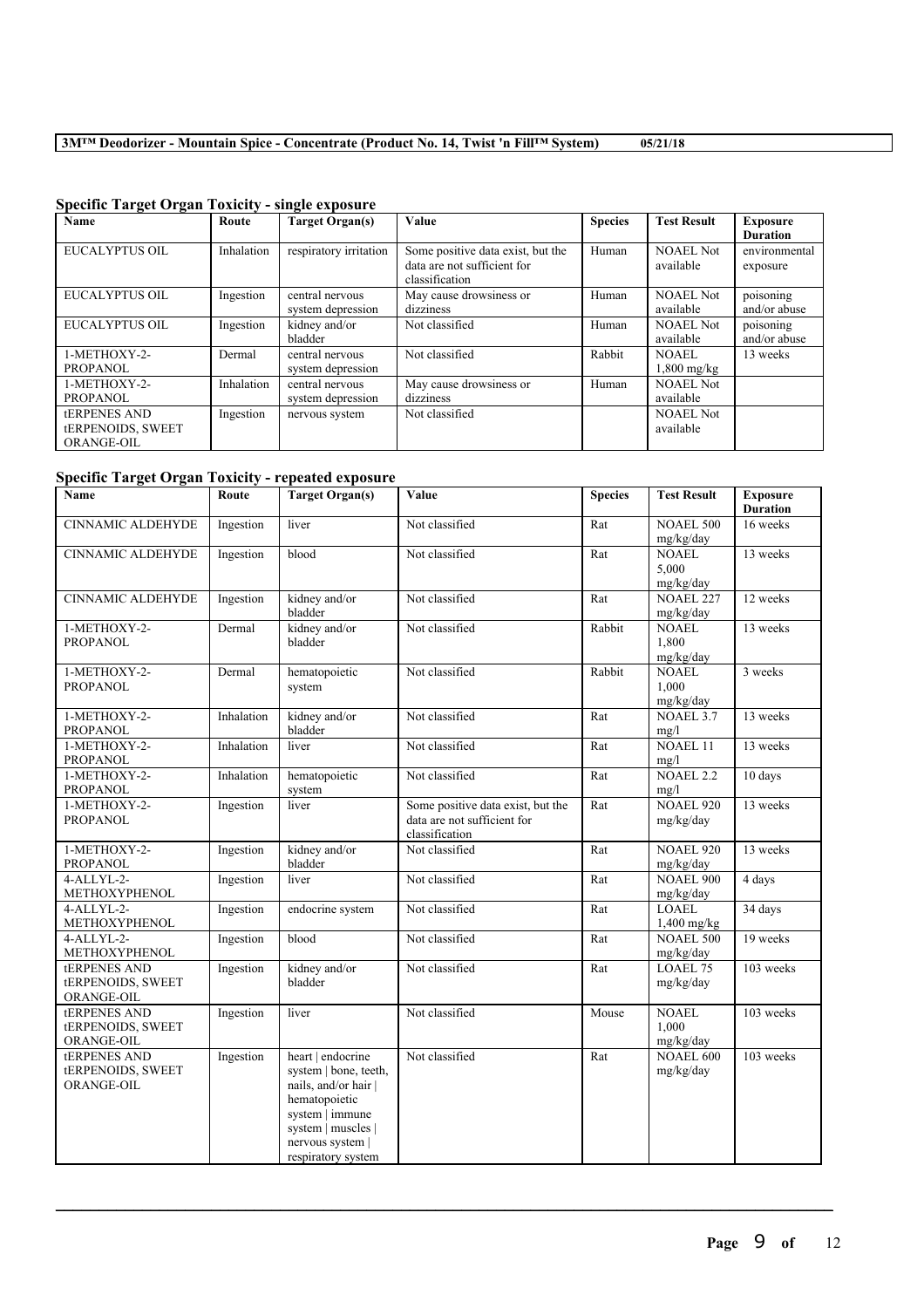### **Aspiration Hazard**

| Name                                             | Value                                                                           |
|--------------------------------------------------|---------------------------------------------------------------------------------|
| EUCALYPTUS OIL                                   | Some positive data exist, but the data are not sufficient for<br>classification |
| <b>tERPENES AND TERPENOIDS, SWEET ORANGE-OIL</b> | Aspiration hazard                                                               |

Please contact the address or phone number listed on the first page of the SDS for additional toxicological information **on this material and/or its components.**

## **SECTION 12: Ecological information**

### **Ecotoxicological information**

Please contact the address or phone number listed on the first page of the SDS for additional ecotoxicological information on this material and/or its components.

## **Chemical fate information**

Please contact the address or phone number listed on the first page of the SDS for additional chemical fate information on this material and/or its components.

# **SECTION 13: Disposal considerations**

### **13.1. Disposal methods**

Dispose of contents/ container in accordance with the local/regional/national/international regulations.

Dispose of waste product in a permitted industrial waste facility. As a disposal alternative, incinerate in a permitted waste incineration facility. Proper destruction may require the use of additional fuel during incineration processes. Empty drums/barrels/containers used for transporting and handling hazardous chemicals (chemical substances/mixtures/preparations classified as Hazardous as per applicable regulations) shall be considered, stored, treated  $\&$  disposed of as hazardous wastes unless otherwise defined by applicable waste regulations. Consult with the respective regulating authorities to determine the available treatment and disposal facilities.

 $\mathcal{L}_\mathcal{L} = \mathcal{L}_\mathcal{L} = \mathcal{L}_\mathcal{L} = \mathcal{L}_\mathcal{L} = \mathcal{L}_\mathcal{L} = \mathcal{L}_\mathcal{L} = \mathcal{L}_\mathcal{L} = \mathcal{L}_\mathcal{L} = \mathcal{L}_\mathcal{L} = \mathcal{L}_\mathcal{L} = \mathcal{L}_\mathcal{L} = \mathcal{L}_\mathcal{L} = \mathcal{L}_\mathcal{L} = \mathcal{L}_\mathcal{L} = \mathcal{L}_\mathcal{L} = \mathcal{L}_\mathcal{L} = \mathcal{L}_\mathcal{L}$ 

## **EPA Hazardous Waste Number (RCRA):** Not regulated

# **SECTION 14: Transport Information**

For Transport Information, please visit http://3M.com/Transportinfo or call 1-800-364-3577 or 651-737-6501.

# **SECTION 15: Regulatory information**

## **15.1. US Federal Regulations**

### **EPCRA 311/312 Hazard Classifications:**

**Physical Hazards**

Not applicable

## **Health Hazards**

Serious eye damage or eye irritation

### **15.2. State Regulations**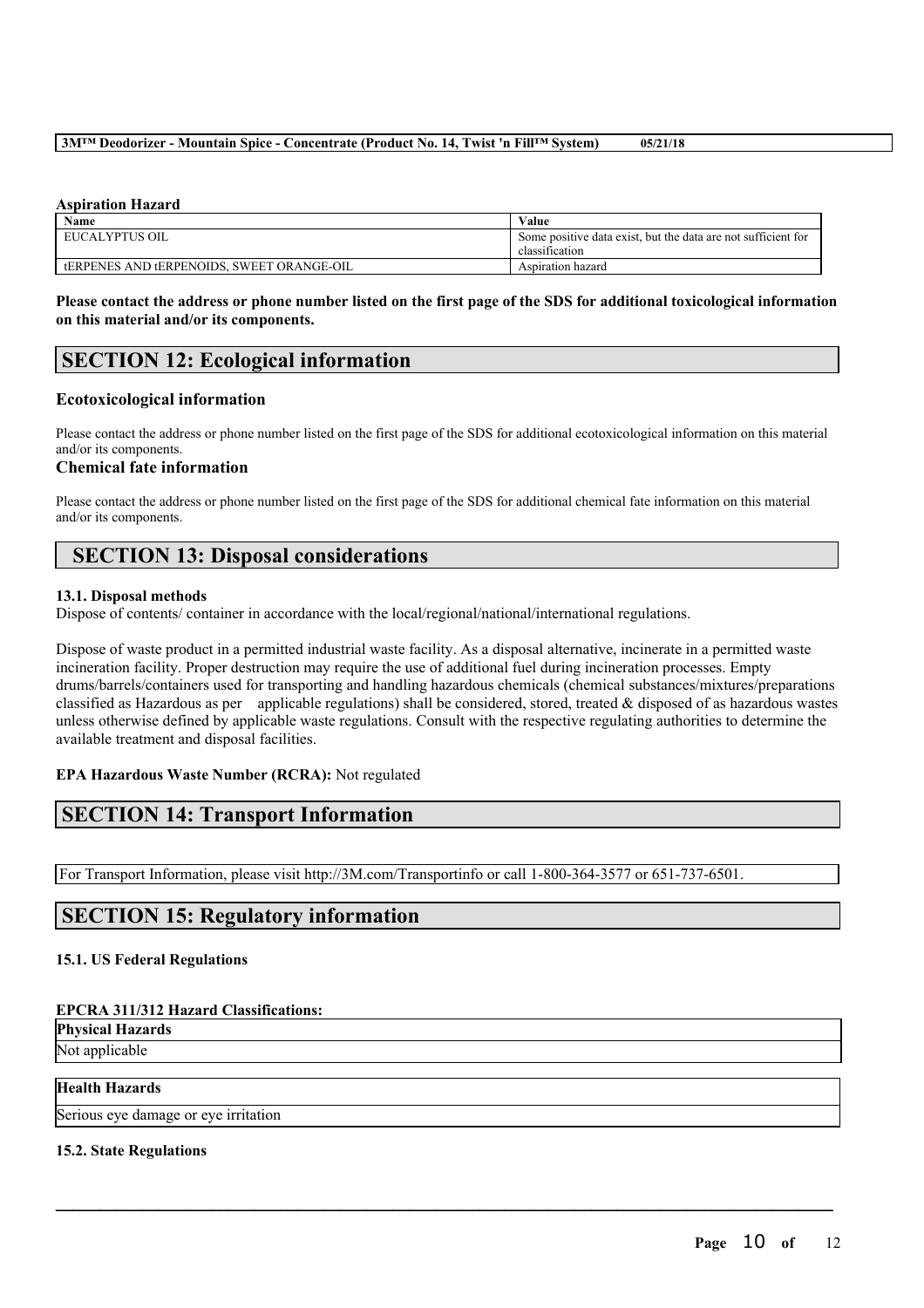### **15.3. Chemical Inventories**

The components of this material are in compliance with the provisions of Australia National Industrial Chemical Notification and Assessment Scheme (NICNAS). Certain restrictions may apply. Contact the selling division for additional information.

The components of this product are in compliance with the new substance notification requirements of CEPA.

The components of this material are in compliance with the China "Measures on Environmental Management of New Chemical Substance". Certain restrictions may apply. Contact the selling division for additional information.

The components of this material are in compliance with the provisions of the Korean Toxic Chemical Control Law. Certain restrictions may apply. Contact the selling division for additional information.

The components of this material are in compliance with the provisions of Japan Chemical Substance Control Law. Certain restrictions may apply. Contact the selling division for additional information.

The components of this material are in compliance with the provisions of Philippines RA 6969 requirements. Certain restrictions may apply. Contact the selling division for additional information.

The components of this product are in compliance with the chemical notification requirements of TSCA. All required components of this product are listed on the active portion of the TSCA Inventory.

This product complies with the New Zealand Hazardous Substances and New Organisms Act (1996).

### **15.4. International Regulations**

**This SDS has been prepared to meet the U.S. OSHA Hazard Communication Standard, 29 CFR 1910.1200.**

## **SECTION 16: Other information**

**NFPA Hazard Classification**

**Health:** 2 **Flammability:** 1 **Instability:** 0 **Special Hazards:** None

National Fire Protection Association (NFPA) hazard ratings are designed for use by emergency response personnel to address the hazards that are presented by short-term, acute exposure to a material under conditions of fire, spill, or similar emergencies. Hazard ratings are primarily based on the inherent physical and toxic properties of the material but also include the toxic properties of combustion or decomposition products that are known to be generated in significant quantities.

### **HMIS Hazard Classification Health:** 2 **Flammability:** 1 **Physical Hazard:** 0 **Personal Protection:** X - See PPE section.

Hazardous Material Identification System (HMIS® IV) hazard ratings are designed to inform employees of chemical hazards in the workplace. These ratings are based on the inherent properties of the material under expected conditions of normal use and are not intended for use in emergency situations. HMIS® IV ratings are to be used with a fully implemented HMIS® IV program. HMIS® is a registered mark of the American Coatings Association (ACA).

| <b>Document Group:</b> | $06 - 8476 - 1$ | <b>Version Number:</b>  | 20.00    |
|------------------------|-----------------|-------------------------|----------|
| <b>Issue Date:</b>     | 05/21/18        | <b>Supercedes Date:</b> | 07/13/17 |

DISCLAIMER: The information in this Safety Data Sheet (SDS) is believed to be correct as of the date issued.3MMAKES NO WARRANTIES, EXPRESSED OR IMPLIED, INCLUDING, BUT NOT LIMITED TO, ANY IMPLIED WARRANTY OF MERCHANTABILITY OR FITNESS FOR A PARTICULAR PURPOSE OR COURSE OF PERFORMANCE OR USAGE OF TRADE.User is responsible for determining whether the3Mproduct is fit for a particular purpose and suitable for user's method of use or application.Given the variety of factors that can affect the use and application of a3Mproduct, some of